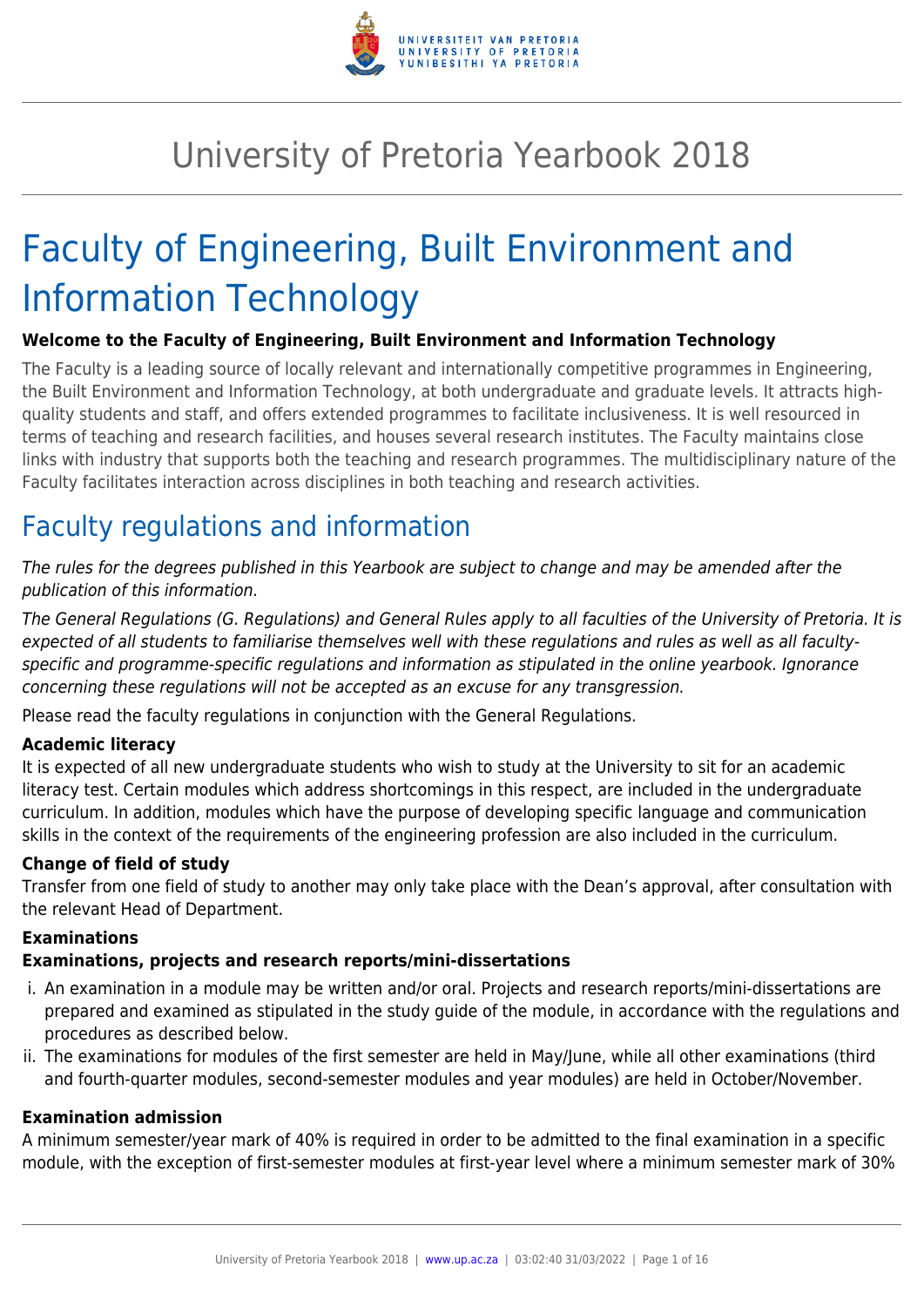

is required for admission to an examination. In addition, all other examination admission requirements, applicable to the relevant module, must have been met.

#### **Special examinations (including the aegrotat)**

Refer to G Regulation G.12.5.

- i. A medical certificate stating that a student appeared ill or declared him-/herself unfit to write the examination **will not be accepted**.
- ii. The doctor must be consulted **on or before the date** on which the examination was scheduled.

#### **Ancillary examinations**

Refer to G Regulation G.12.3.

Please note: No ancillary or special examinations are granted in any design modules (all ONT modules) in the Department of Architecture.

#### **Other special examinations**

Refer also to G Regulation G.12.6.

- i. The Dean may, on the recommendation of the Head of Department concerned, grant a special examination in a module to a student who failed that module in the final year of study, and consequently does not comply with degree requirements.
- ii. In the schools of **Built Environment** and **Information Technology**: A student may at most, be admitted to either one special examination in a year module or two special examinations in semester modules or four special examinations in quarter modules.
- iii. In the **School of Engineering**: A student may be granted at the most two such special examinations. To be taken into consideration for a special examination, a student should have obtained a minimum final mark of 40% and should also have complied with all other examination admission requirements which are applicable to the relevant module.
- iv. A student must apply in writing to the Dean before consideration will be given to admission to a special examination. The Head of Department decides when the special examination will take place and may prescribe work that must be satisfactorily completed before a student may write the examination.
- v. During calculation of the final mark the semester mark is retained and the final mark is calculated as the weighted average of the special examination mark and the semester mark, in accordance with the formula as published in the study guide of the specific module. The candidate should also comply with the subminimum requirements. The highest final mark that may be awarded is 50%.
- vi. No special examinations will be allowed for modules with a project or design component.

#### **Please note:**

- In the **School for the Built Environment**, the pass mark required for a special examination is 50%, a higher mark is not allocated and the semester/year mark is not taken into consideration.
- **School of Information Technology**: If a test or examination clash occurs between modules within the prescribed curriculum, an adjustment of the test date and/or time will only be considered if the student completes an official application form at the department's administration office and submits a copy and supporting documentation to the relevant lecturer at least seven (7) days prior to the scheduled test. A module from a higher year level receives preference to that of a lower year level within the prescribed curriculum.
- In the **School of Engineering**: no special examinations will be allowed for modules with a project or design component in any discipline of engineering. No other special examinations are granted in the School of Engineering.

#### **Re-marking of examination scripts**

Refer to G Regulation G.14.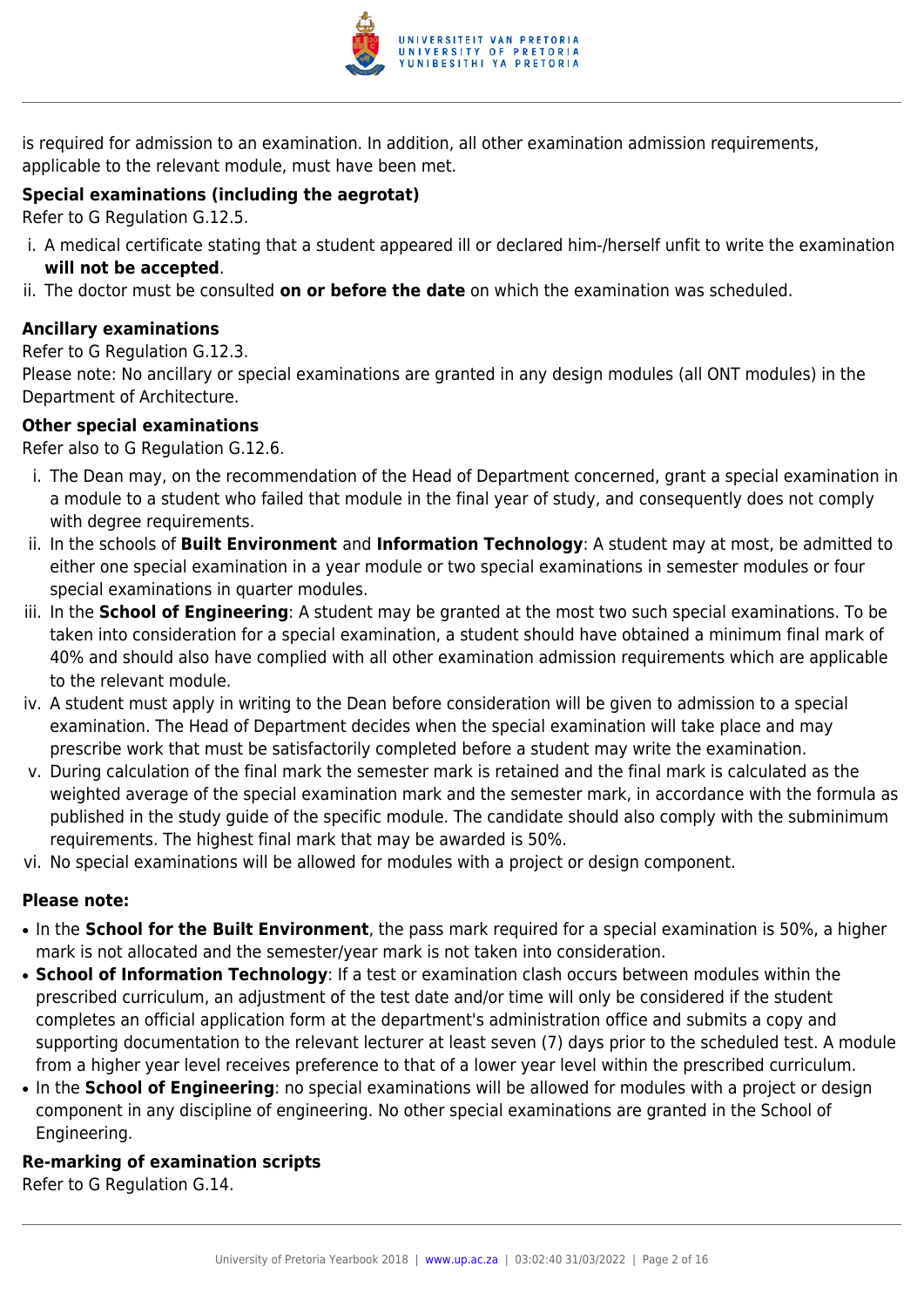

#### **Supplementary examinations in the School of Engineering**

Refer to General Regulation G.12.4.

In the School of Engineering a supplementary examination is only granted in instances where:

- i. A final mark of between 45% and 49% was achieved;
- ii. A final mark of between 40% and 44% was achieved and where the candidate also achieved either a semester mark or an examination mark of 50% or higher;
- iii. A pass mark has been obtained, but the required subminimum in the examination section of the module or divisions thereof has not been obtained.
- iv. A final mark of between 40% and 49% has been obtained in first-year modules in the first semester.

Calculation of the final supplementary examination mark:

- i. The semester mark is retained and the final mark is calculated as the weighted average of the supplementary examination mark and the semester mark, in accordance with the formula as published in the study manual of the specific module, with the proviso that the maximum final mark awarded may be no more than 50%. The only exception to this rule is in the case of first-year modules at first-semester level, where the semester mark is not considered, and where the supplementary examination mark is taken as the final mark, with the proviso that the maximum final mark awarded may be no more than 50%.
- ii. All other pass requirements, as published in the study manual of each specific module, remain so and are applicable during the determination of the final result of a supplementary examination in the module.

Special supplementary examinations will not be arranged for students who were not able to write the supplementary examinations during scheduled times, as given in the examinations timetable.

#### **Supplementary examinations in the School for the Built Environment**

Refer to G Regulation G.12.4.

Except for first-semester modules in the first year where supplementary examinations are compulsory between 40% and 49%, a supplementary examination is only granted in instances where:

- i. a final mark of between 45% and 49% was obtained;
- ii. a final mark of between 40% and 44% was obtained and where the candidate also obtained either a semester mark or an examination mark of 50% or higher;
- iii. a pass mark has been obtained, but the required subminimum in the examination section of the module or divisions thereof has not been obtained.

Regulations (i) to (iii) do not apply to third-year modules of any of the programmes in the Department of Architecture. No supplementary examinations are granted in any year of study for the design module (ONT modules).

#### **Supplementary examinations in the School of Information Technology**

Refer to G Regulation G.12.4.

In the School of Information Technology all supplementary examinations are considered and granted in accordance with the stipulations of G Regulation G.12.4, and is calculated as follows:

- i. The semester mark is retained and the final mark is calculated as the weighted average of the supplementary examination mark and the semester mark, in accordance with the formula as published in the study manual of the specific module, with the proviso that the maximum final mark awarded may be no more than 50%. The only exception to this rule is in the case of first-year modules at first-semester level, where the semester mark is not considered, and where the supplementary examination mark is taken as the final mark, with the proviso that the maximum final mark awarded may be no more than 50%.
- ii. All other pass requirements, as published in the study manual of each specific module, remain so and are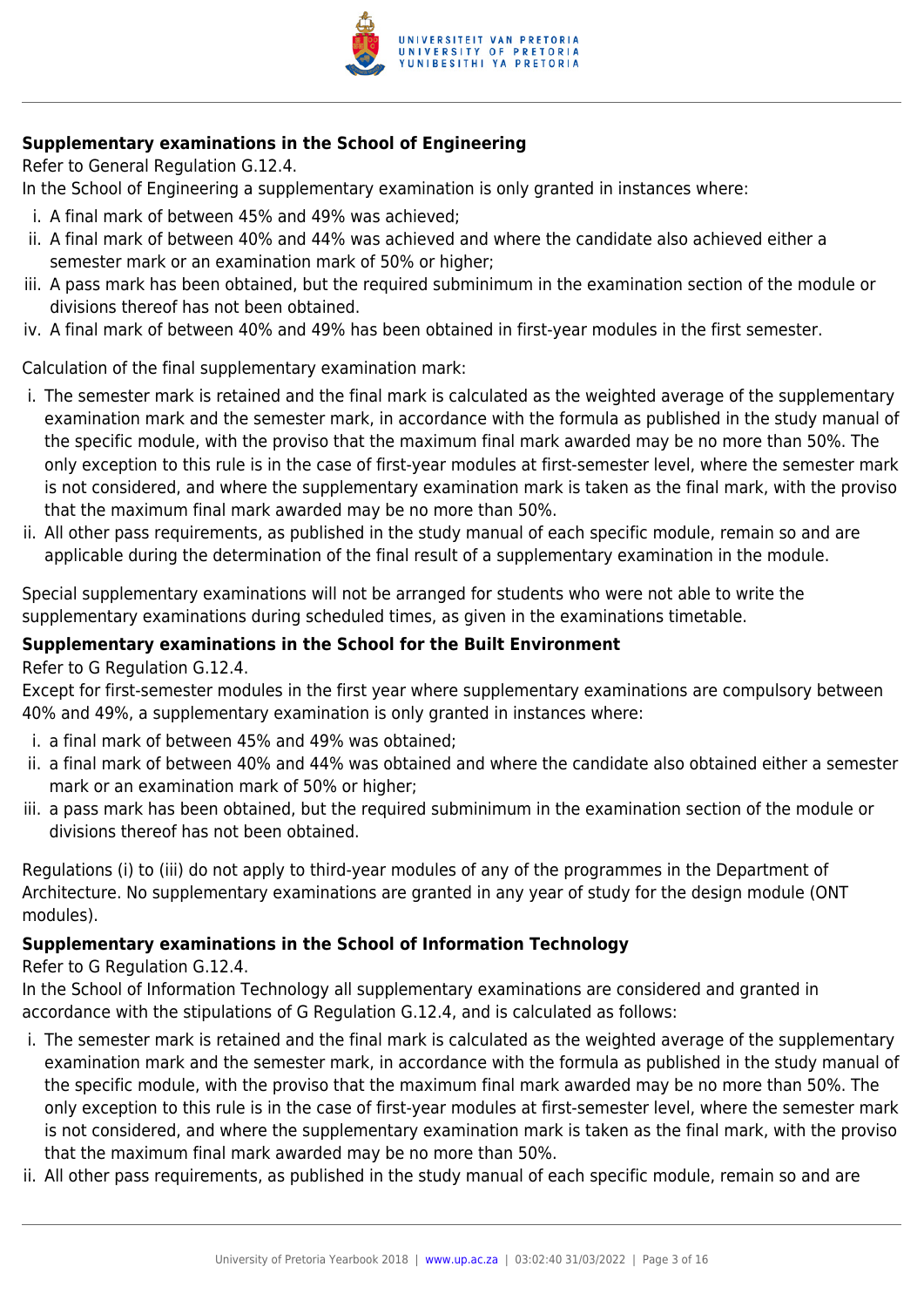

applicable during the determination of the final result of a supplementary examination in the module.

Special supplementary examinations will not be arranged for students who were not able to write the supplementary examinations during scheduled times, as provided in the examinations timetable.

#### **Pass requirements**

Refer also to G Regulations G.11.1(a) and G.12.2.2

a. In order to pass a module, a student must obtain an examination mark of at least 40% and a final mark of at least 50% except if stated otherwise in the study guide. A student passes a module with distinction if a final mark of at least 75% is obtained. The final mark is compiled from the semester/year mark and the examination mark.

**Please note**: In the School of Engineering, borderline cases (e.g. a mark of 49% or 74%) must be reconsidered by both the internal and external examiners, for determination of the possible merit of an upward adjustment of the mark. Marks may not be adjusted downwards, except when obvious marking and adding errors were detected. The pass mark is a minimum final mark of 50% and a student fails the module if a lower mark (e.g. 49%) was obtained.

- b. Calculation of the final mark: The semester/year mark must account for no less than 40% and no more than 60% of the final mark, with the exception of modules such as design and research projects and research reports/essays, as well as in modules where the development of general skills is the primary learning activity, where appropriate alternative norms are determined individually by schools or departments. The specific details and/or formula for the calculation of the final mark are set out in the study guide of each module. Also, a schedule listing this information (for all the modules presented in each school) will be compiled, for approval by the Dean.
- c. Calculation of the semester/year mark: The semester/year mark is compiled from formative assessment of learning activities such as assignments, presentations, practicals and group projects, as well as from class tests and semester tests. For each module the specific formula for the calculation of the semester/year mark is determined by the lecturer(s) responsible for the presentation of the module and the details are set out in the study guide. Also, a schedule listing this information for all the modules presented in each school will be compiled, for approval by the Dean.

Refer also to G Regulation G.11.1(b).

- d. In some modules specific requirements in respect of certain components of the semester/year mark may be set in order for a student to pass the module (for example that satisfactory performance in and attendance of practical classes are required). Thus, even if a pass mark is obtained in the module, a pass is not granted unless these requirements are met. For such modules these specific requirements are set out in the study guide. Also, a schedule containing this information (for all such modules presented in each school) will be compiled, for approval by the Dean.
- e. A student must comply with the subminimum requirements in subdivisions of certain modules. For such modules these specific requirements are set out in the study guide of the module. Also, a schedule containing this information (for all such modules presented in each school) will be compiled, for approval by the Dean.
- f. A student may be promoted (exempted from the examination) in certain modules in the School of Information Technology should a specified semester/year mark (minimum 65%) be obtained. For such modules these specific requirements are set out in the study guide of the module. Refer also to G Regulation G.10.3.

**Please note**: General Regulation G.10.3 is normally not applied by the School of Engineering and no promotion (exemption from the examination) is allowed in any module, except in special cases where permission of the Dean is required.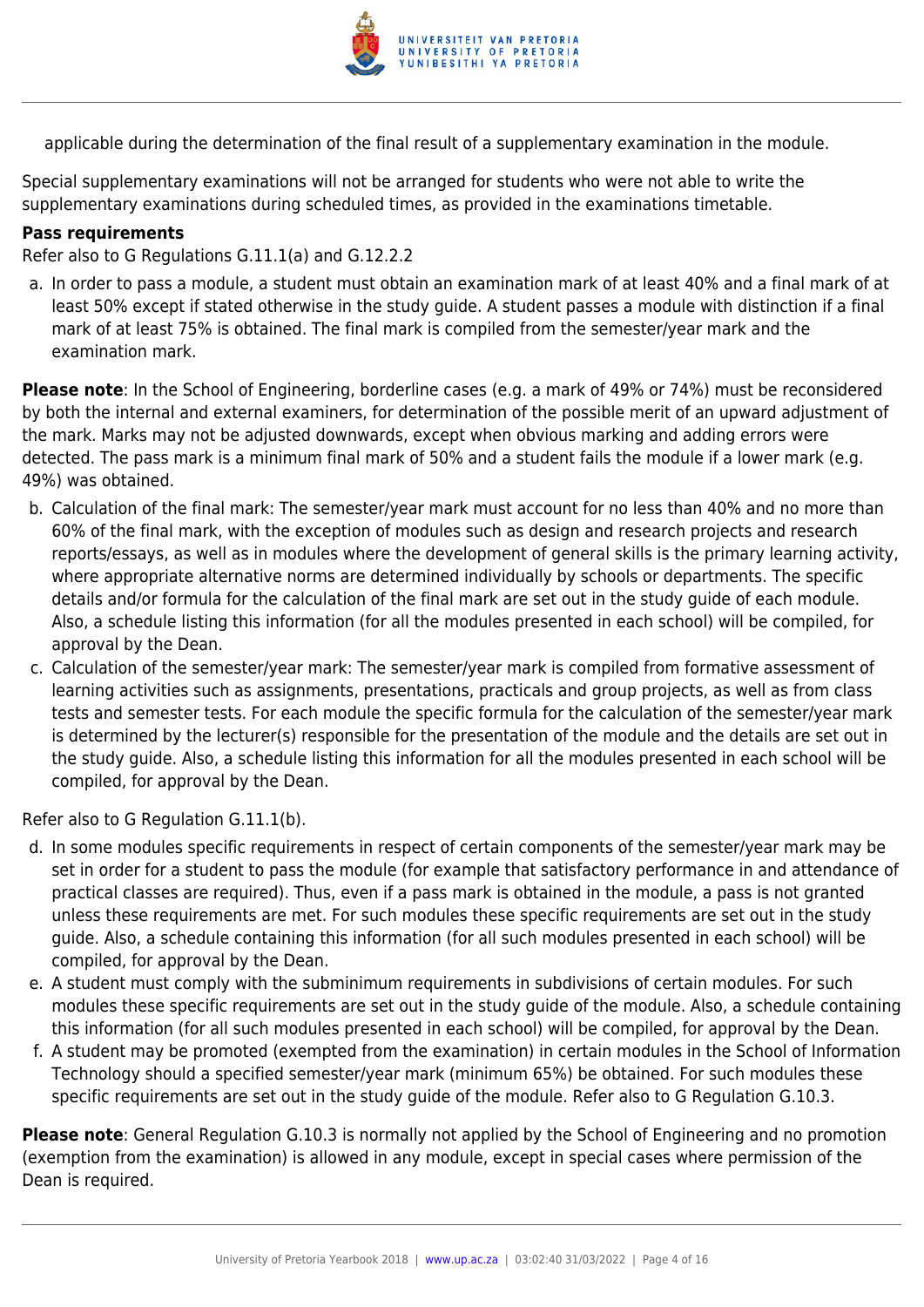

#### **Dean's Merit List (Eng. 10.2)**

The Dean's Merit List will be published annually on the website of the Faculty and will contain the names of the students whose academic performance over the year has been excellent and deserves recognition. Letters of commendation will be sent to students who qualify for inclusion on the Dean's Merit List.

To be eligible for inclusion in the Dean's Merit List, a student in the School for Engineering must pass all the modules as prescribed in the curriculum of a specific year of study as published. A student registered for the first, second or third year of the four-year programme must obtain a minimum weighted average of 75% and a student registered on the first, second, third or fourth year of the five year programme must obtain a minimum weighted average of 75%.

#### **Additional regulations and information for the School of Engineering Selection**

A selection procedure takes place prior to admission to any programme in the School of Engineering. Restrictions may be placed on the number of students admitted to the School and/or its departments. Postgraduate selection takes place as stipulated in the respective departmental rules.

#### **Renewal of registration (Eng.4)**

Should a student who is repeating a year of study, with the exception of first-year students, fail to obtain sufficient credits to be promoted to the subsequent year of study at the end of the year of repetition, he or she will forfeit his or her right to readmission. Students who forfeit the right to readmission, may apply in writing to the Admissions Committee for readmission to the Faculty. Provisions regarding promotion, including provisions for first-year students, appear in the regulations of the relevant fields of study.

#### **Equivalent modules**

A BEng student may be permitted by the Dean, on recommendation of the relevant head of the department, to register for an equivalent module in an alternate semester, although the module is normally offered to the student's group in another semester, and providing that no timetable clashes occur.

#### **Duration of examinations in undergraduate modules in the School of Engineering**

The duration of an examination in an 8-credit module will not exceed 90 minutes and in a 16-credit module will not exceed 180 minutes, except where special approval is granted by the Dean to exceed these limits. The duration of a supplementary examination or a special examination in all under-graduate modules will not exceed 90 minutes, except where special approval is granted by the Dean to exceed this limit. In the event of an aegrotat, the duration of the examination can be extended to a maximum period of 180 minutes, depending on an arrangement made between the lecturer and the student.

#### **Exposure to the practice of engineering (Eng. 8)**

Engineering students are exposed in three ways to the practice of engineering during the course of their studies:

- a. Workshop practice a module comprising a period at the end of the first year of study during which students are trained in workshop practice. Students in electrical, electronic and computer engineering attend the Introduction to Laboratory Measurements and Computer Simulations' module.
- b. Practical training specific periods of work at firms during which experience is gained in the practice of engineering. Students may deviate from this stipulation only with the permission of the Dean.
- c. Excursions study excursions arranged for students to visit various engineering firms and installations in order to obtain insight into the industry. This training is compulsory. Details of the modules regarding these aspects of training are explained in the sections of this publication which deal with the curricula and syllabi of the various programmes.

#### **Additional regulations and information for the School for the Built Environment Selection**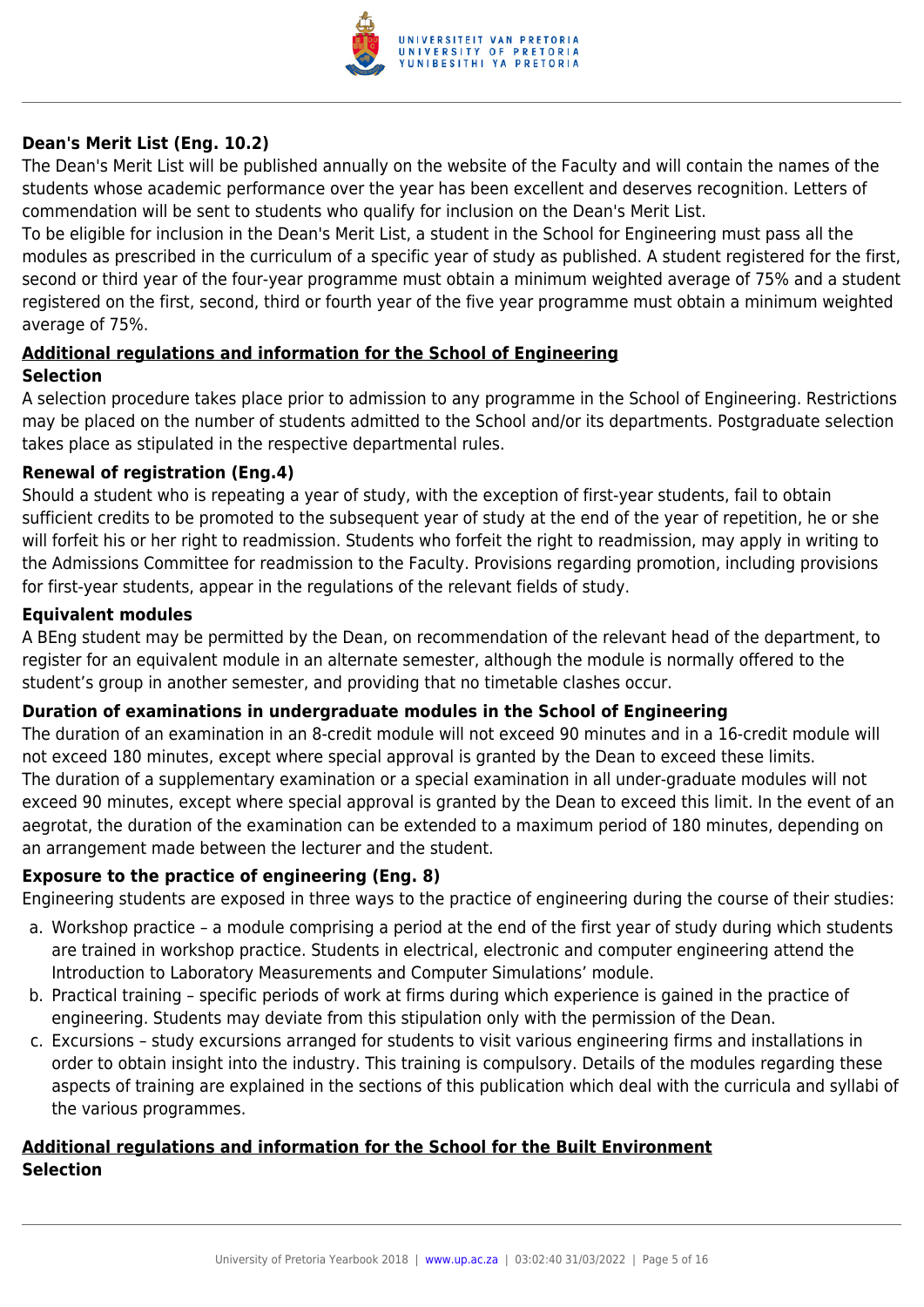

Selection takes place prior to admission to the following programmes in the School for the Built Environment:

- a. All undergraduate programmes: A restricted number of students are admitted to all undergraduate programmes.
- b. Postgraduate programmes: A restricted number of students are admitted to the following taught programmes: BArchHons, BIntHons, BLArchHons, BScHons (Applied Science), BScHons Quantity Surveying, BScHons Construction Management, MArch(Prof), MInt(Prof), ML(Prof), MSc (Applied Science), MSc Quantity Surveying, MSc Construction Management, MSc Real Estate, MSc Real Estate Retail Property and Master of Town and Regional Planning. Applications close on 31 October for South African students. Admission to the MSc and PhD programmes by research is subject to approval by the Head of Department and the Dean.

#### **International students**

#### Applications close on 31 August for international students.

International students wanting to be considered for selection must have their qualifications audited and verified by the South African Qualifications Authority (SAQA). Those candidates wanting to register for professional postgraduate degree programmes for purposes of professional registration must further have their qualifications verified by the relevant registering council as to the equivalence of the registration category. All costs are for the direct account of the applicant. All documentation must accompany the application and be submitted before the closing date.

**Please Note**: Contact details for the various bodies are to be found on the relevant departmental web page.

#### **Promotion requirements in the School for the Built Environment**

- a. Students whose academic progress is not acceptable can be suspended from further studies. Refer to the following important regulations: G Regulation G.3 and/or regulations as they appear for the applicable programmes.
- b. A student who is excluded from further studies in terms of the stipulations of the abovementioned regulations will be notified in writing by the Dean or admissions committee at the end of the relevant semester.
- c. A student who has been excluded from further studies may apply in writing to the admissions committee of the School for the Built Environment for readmission on or before 12 January.
- d. Should the student be readmitted by the admissions committee, strict conditions will be set which the student must comply with in order to proceed with studies.
- e. Should the student not be readmitted to further studies by the admissions committee, he/she will be informed in writing.
- f. Students who are not readmitted by the admissions committee have the right to appeal to the Senate Committee for Admission, Evaluation and Academic Support.
- g. Any decision taken by the Senate Committee for Admission, Evaluation and Academic Support is final.

#### **Additional regulations and information for the School of Information Technology Selection**

A selection procedure takes place prior to admission to the degree programmes in the School of Information Technology. The number of students admitted to the under-graduate programmes in the school may be limited. Postgraduate selection takes place in accordance with departmental policy.

#### **Academic literacy**

All first-year students in the School of Information Technology enroll for ALL 121, a specialised module in academic literacy for Information Technology. For students in the Four-year programmes, Language, life and study skills 1 and 2 are compulsory in both the first semester and second semester (LST 133 and LST 143).

#### **Requirements for specific modules (IT.3)**

A candidate who has: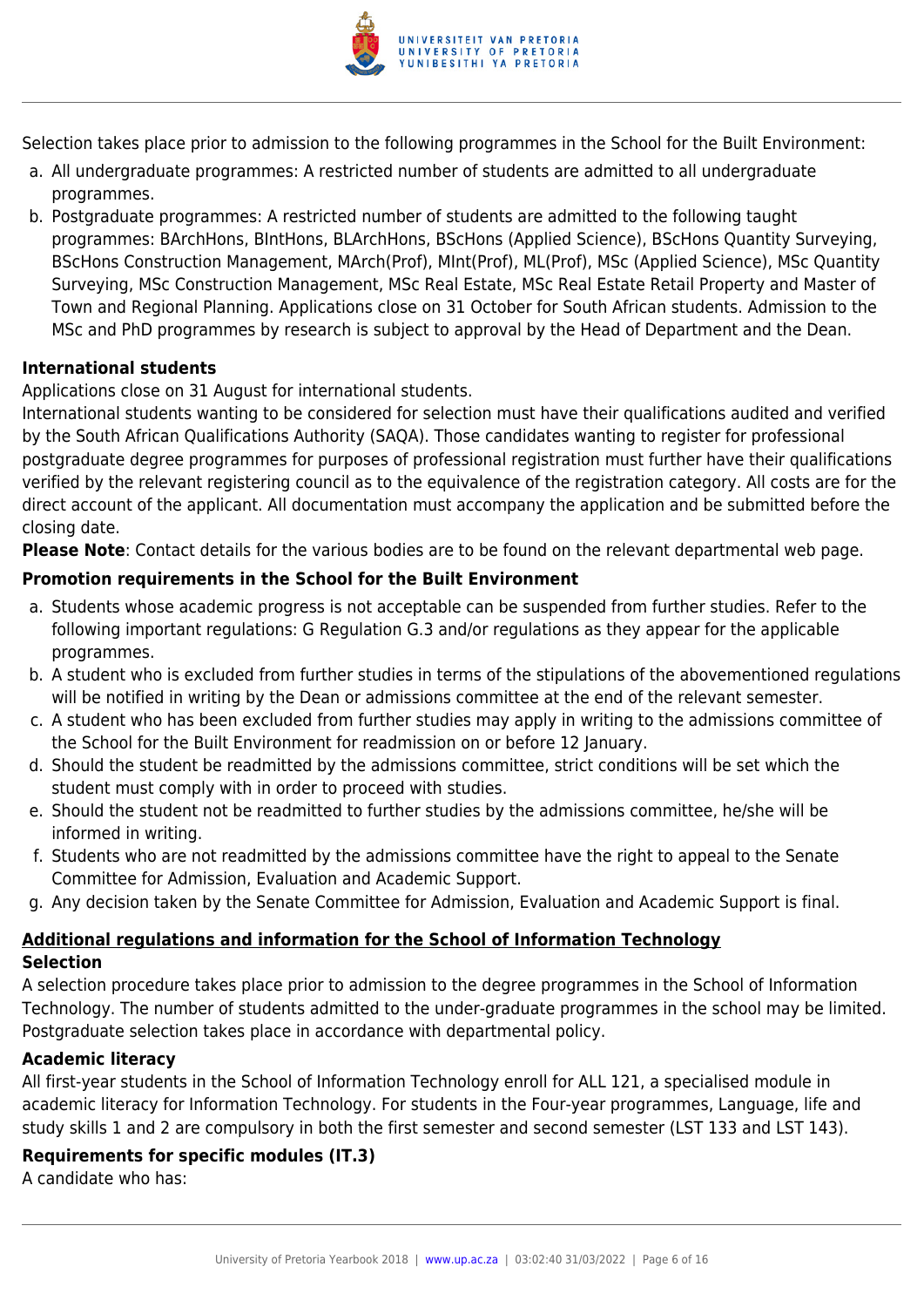

- a. passed the Grade 12 examination in Mathematics with at least 50% will be admitted to WTW 134, WTW 115 and WTW 152, and 60% for WTW 114, WTW 126, WTW 158 and WTW 161 in Mathematics and to WST 111 etc. or obtained at least 3 (40-49%) for Mathematics in Grade 12, will be admitted to WTW 133 and WTW 143
- b. obtained at least 4 (50-59%) in Mathematics in the Grade 12 examination, or at least 50% in both Statistics 113, 123, will be admitted to Informatics 112; Economics 113, 123 and 120;
- c. obtained at least 5 (60-69%) in Mathematics, or obtained at least 4 (50 59%) in Mathematics and has passed WTW 133 and WTW 143, will be admitted to Informatics 154 and 171.
- d. not passed at least four Computer science modules at second-year level, will not be permitted to register for the Computer science modules at third-year level, unless special permission has been granted by the Head of Department.

#### **Minimum study period**

The minimum period of study for the degree is indicated at the relevant degree programme. Students registering for a three-year degree, must complete the degree in a maximum of five years. Students registering for a fouryear degree, must complete the degree in a maximum of six years.

#### **Additional regulations and information for the Graduate School of Technology Management (GSTM) Selection**

A selection procedure takes place prior to admission to any programme in the GSTM Restrictions may be placed on the number of students admitted to the School. Postgraduate selection takes place as stipulated in the respective departmental rules. [\(www.up.ac.za/gstm](http://www.up.ac.za/gstm))

#### **Supplementary examinations in the GSTM**

Supplementary or special examinations are not granted in any modules at the GSTM.

#### **Minimum/Maximum study period**

The minimum period of study for the degree is indicated at the relevant degree programme. Students registering for the honours degree as well as master's degrees, must complete the degree in a maximum of three years.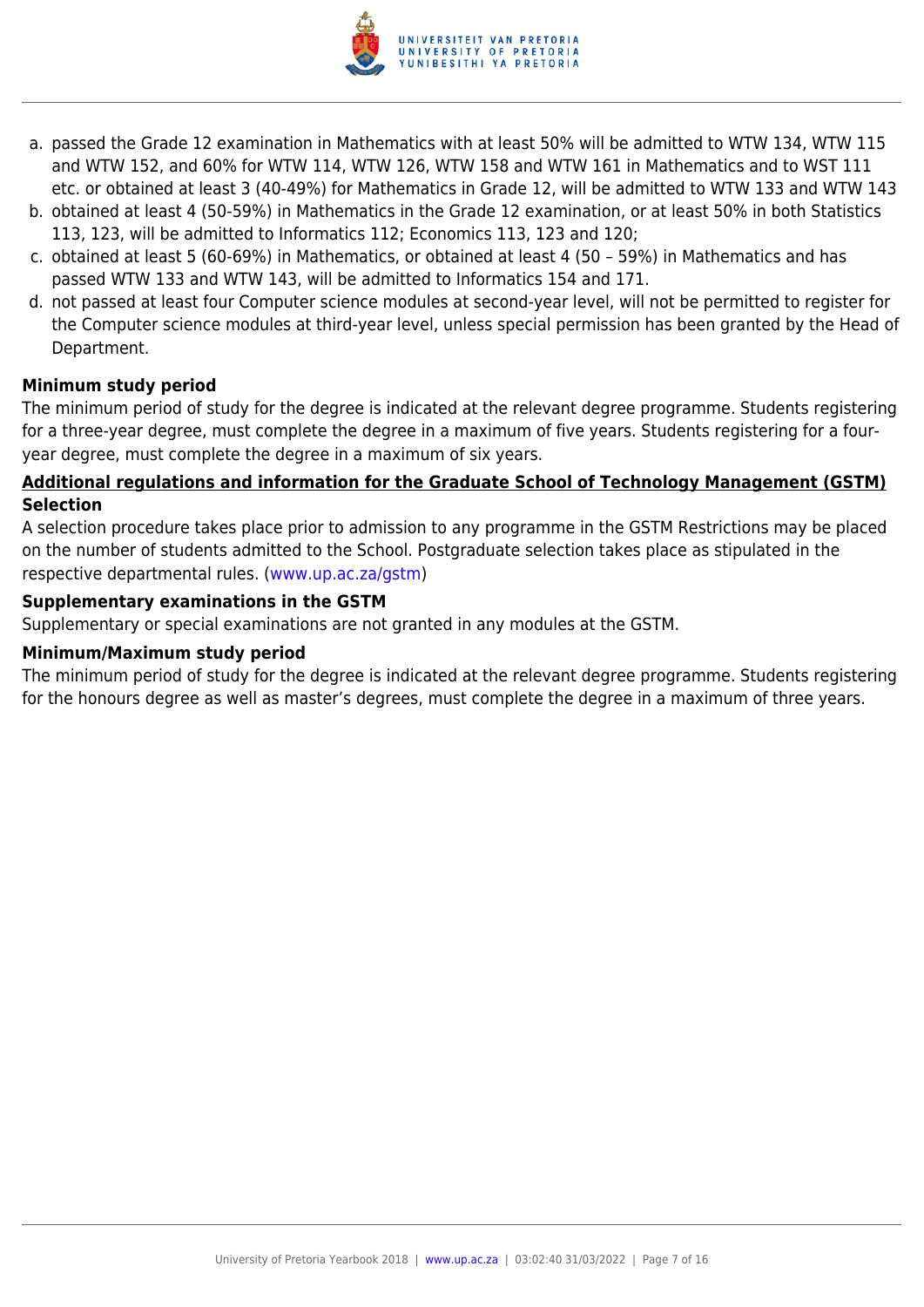

- Undergraduate Degree
- **BEng Chemical Engineering (12130002)**
- **BEng Chemical Engineering ENGAGE (12136002)**
- **BEng Civil Engineering (12130007)**
- **BEng Civil Engineering ENGAGE (12136007)**
- **BEng Computer Engineering (12130009)**
- **BEng Computer Engineering ENGAGE (12136009)**
- **BEng Electrical Engineering (12130003)**
- **BEng Electrical Engineering ENGAGE (12136003)**
- **BEng Electronic Engineering (12130008)**
- **BEng Electronic Engineering ENGAGE (12136008)**
- **BEng Industrial Engineering (12130001)**
- **BEng Industrial Engineering ENGAGE (12136001)**
- **BEng Mechanical Engineering (12130004)**
- **BEng Mechanical Engineering ENGAGE (12136004)**
- **BEng Metallurgical Engineering (12130005)**
- **BEng Metallurgical Engineering ENGAGE (12136005)**
- **BEng Mining Engineering (12130006)**
- **BEng Mining Engineering ENGAGE (12136006)**
- **BIS Information Science (12131012)**
- **BIS Multimedia (12131013)**
- **BIS Publishing (12131014)**
- **BIT (12131020)**
- **BSc Architecture (12132018)**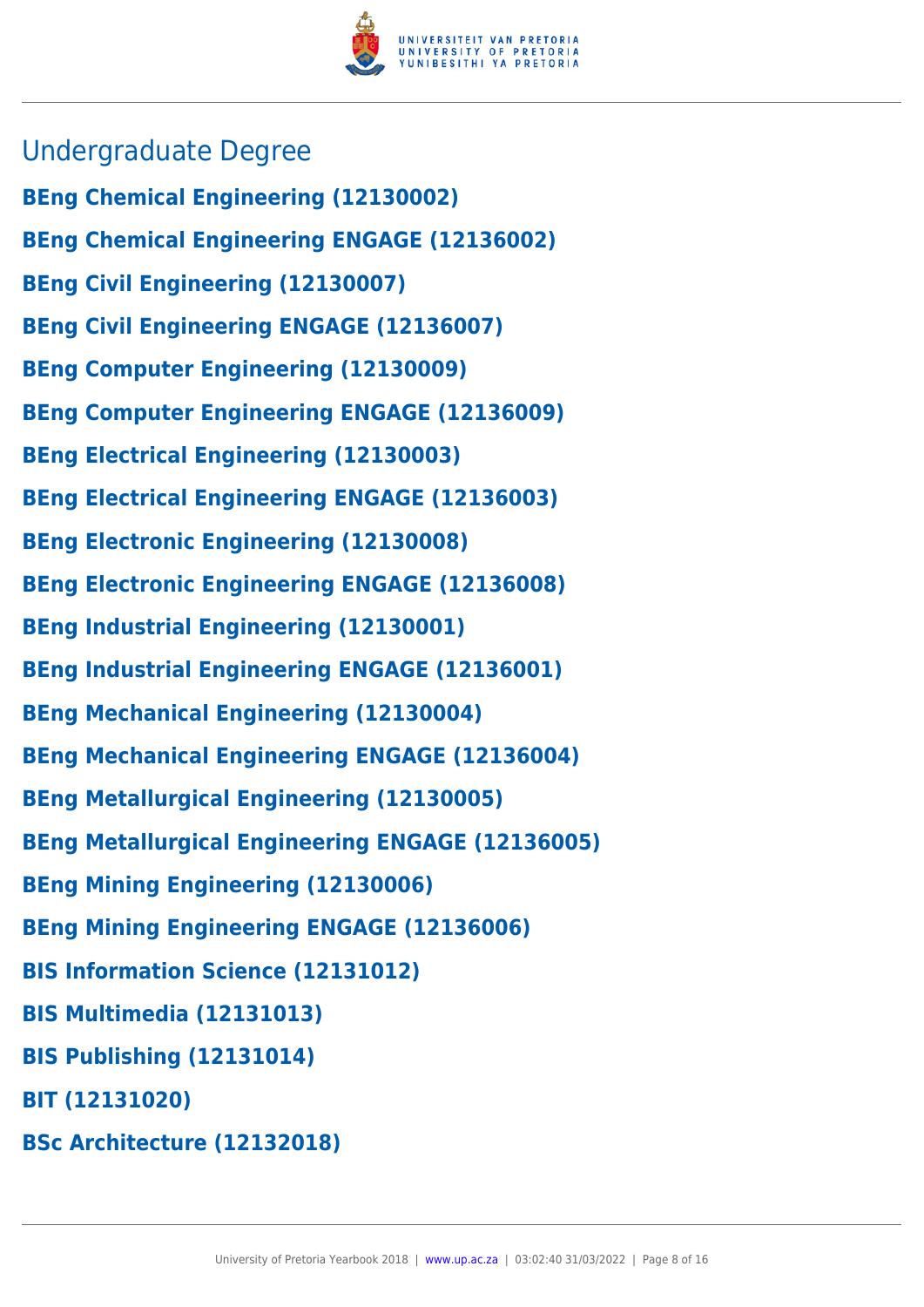

- **BSc Computer Science (12134001)**
- **BSc Construction Management (12132025)**
- **BSc Information and Knowledge Systems (12133213)**
- **BSc Interior Architecture (12132020)**
- **BSc Landscape Architecture (12132019)**
- **BSc Quantity Surveying (12132023)**
- **BSc Real Estate (12132024)**
- **BTRP (12132026)**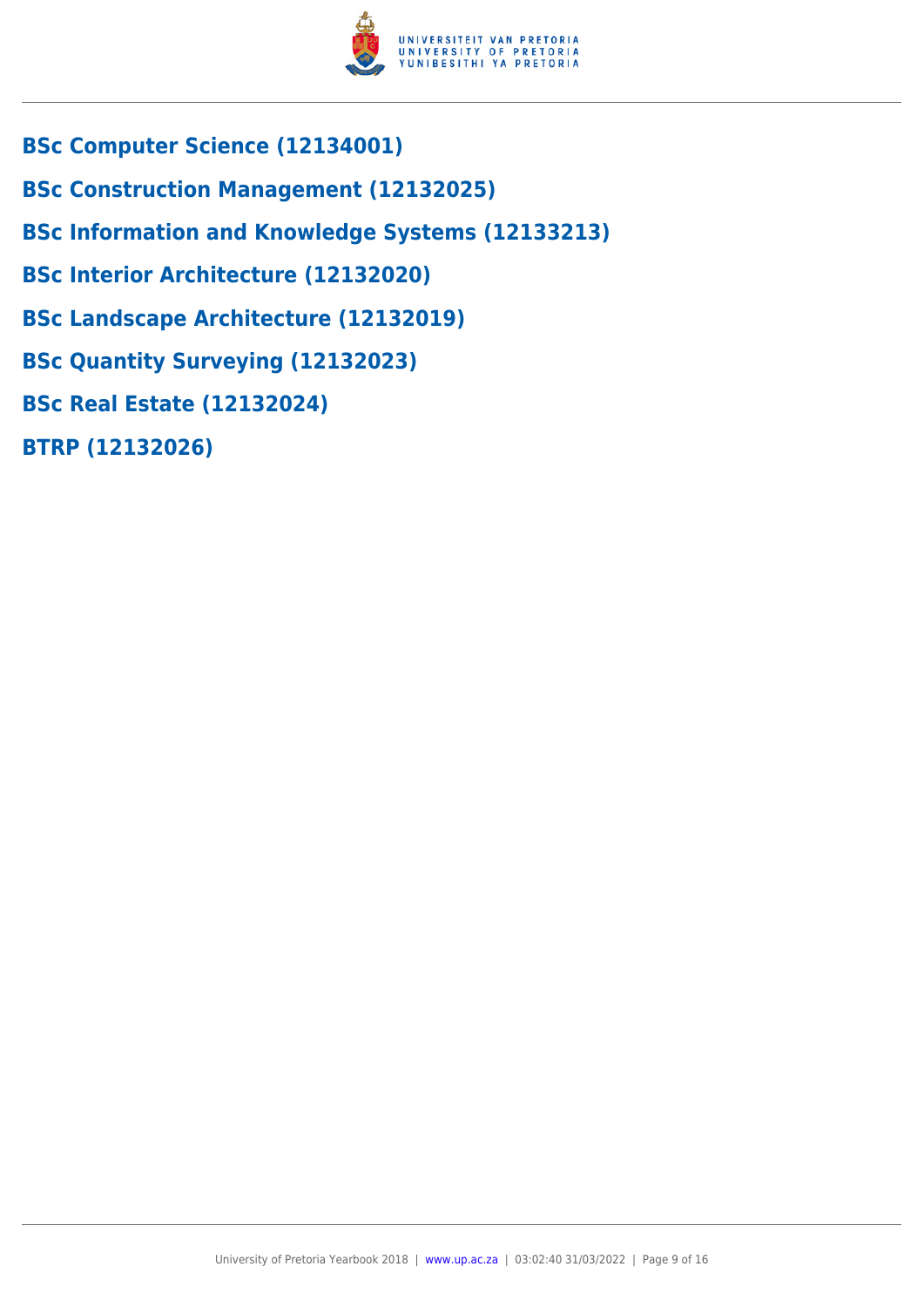

### **Honours**

**BArchHons (12242005) BEngHons Bioengineering (12240203) BEngHons Chemical Engineering (12240022) BEngHons Computer Engineering (12240214) BEngHons Control Engineering (12240232) BEngHons Electrical Engineering (12240032) BEngHons Electronic Engineering (12240092) BEngHons Engineering and Technology Management (12240252) BEngHons Environmental Engineering (12240222) BEngHons Geotechnical Engineering (12240215) BEngHons Industrial Engineering (12240012) BEngHons Mechanical Engineering (12240052) BEngHons Metallurgical Engineering (12240063) BEngHons Microelectronic Engineering (12240192) BEngHons Mining Engineering (12240072) BEngHons Structural Engineering (12240122) BEngHons Transportation Engineering (12240112) BEngHons Water Resources Engineering (12240162) BEngHons Water Utilisation Engineering (12240103) BEngHons Welding Engineering (12240064) BIArchHons (12242007) BISHons Information Science (12240006) BISHons Multimedia (12240007)**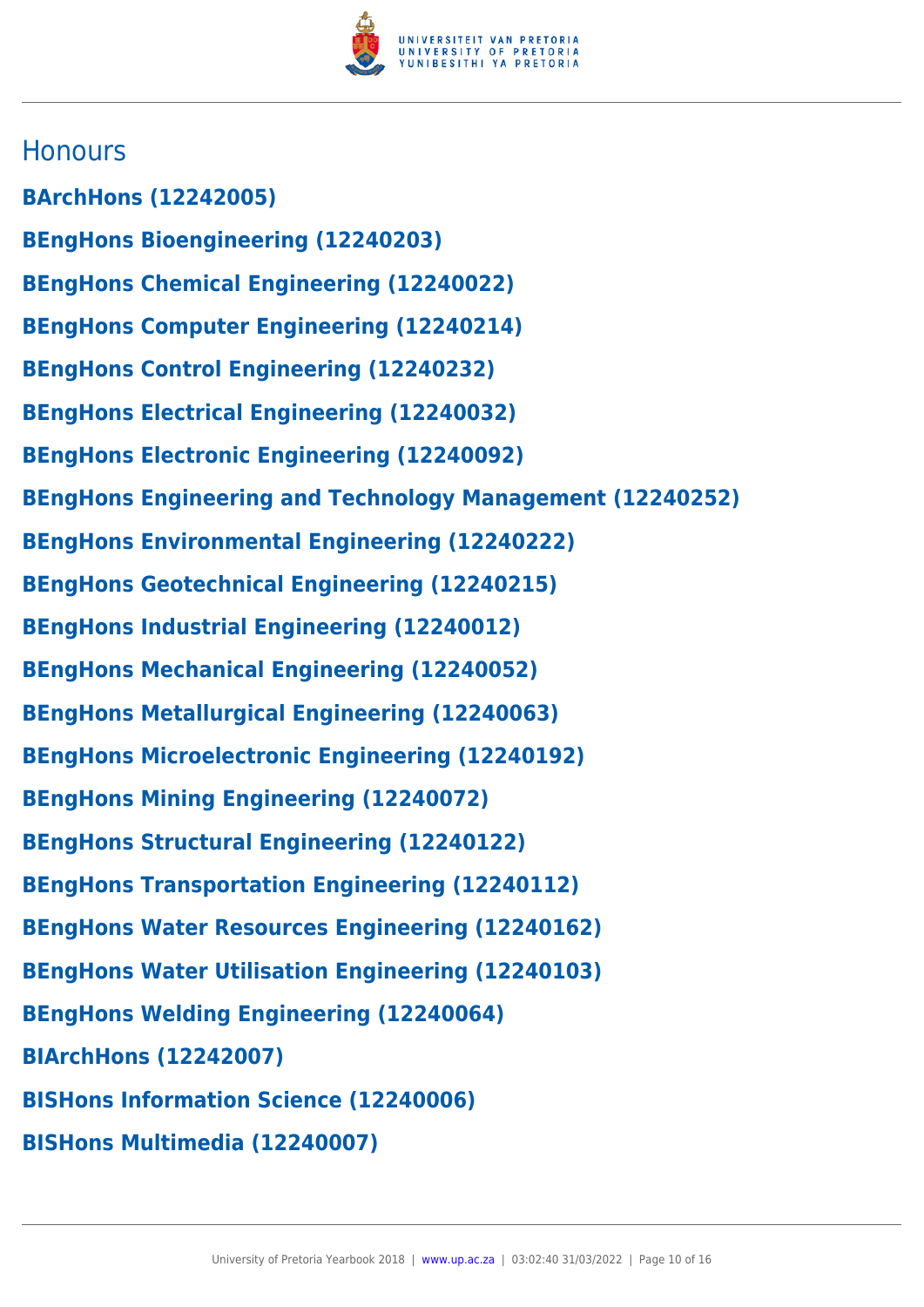

**BISHons Publishing (12240008) BLArchHons (12242008) BScHons Applied Science Architecture (12242001) BScHons Applied Science Metallurgy: Welding Technology (12243036) BScHons Applied Science Chemical Technology (12243004) BScHons Applied Science Environmental Technology (12243008) BScHons Applied Science Geotechnics (12243005) BScHons Applied Science Industrial Systems (12243002) BScHons Applied Science Mechanics (12243006) BScHons Applied Science Metallurgy (12243007) BScHons Applied Science Mining (12243035) BScHons Applied Science Structure (12243034) BScHons Applied Science Transportation Planning (12243009) BScHons Applied Science Water Resources (12243033) BScHons Applied Science Water Utilisation (12243014) BScHons Applied Sciences Mechanics: Physical Asset Management (12243037) BScHons Computer Science (12244001) BScHons Construction Management (12242018) BScHons Engineering and Technology Management (12241073) BScHons Quantity Surveying (12242017) BScHons Real Estate Retail Property (12242020) BScHons Real Estate (12242019)**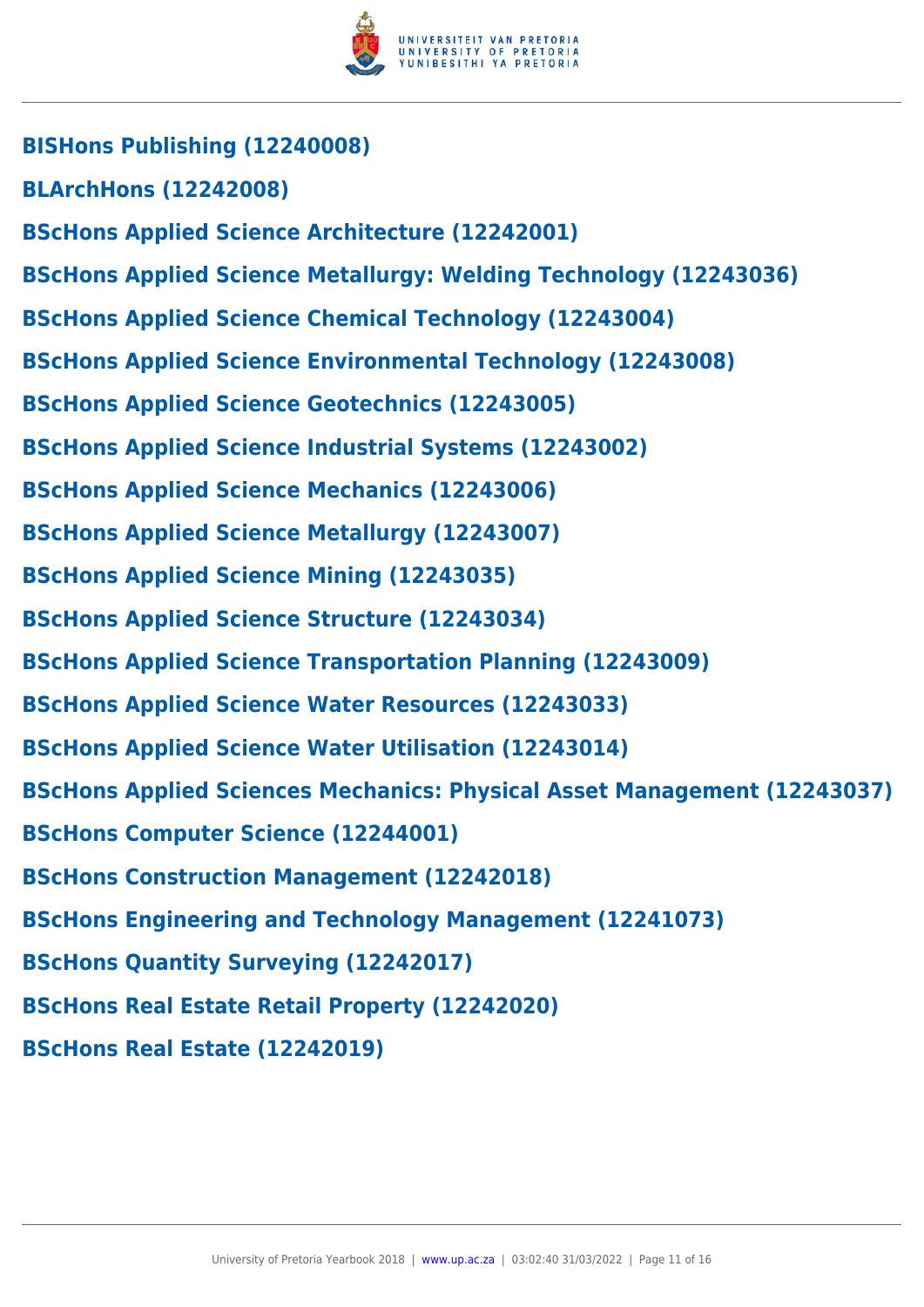

## Master's

- **MArch (12252025)**
- **MArch (Professional) (12252026)**
- **MEng Bioengineering (12250203)**
- **MEng Chemical Engineering (12250022)**
- **MEng Computer Engineering (12250214)**
- **MEng Control Engineering (12250232)**
- **MEng Electrical Engineering (12250032)**
- **MEng Electronic Engineering (12250094)**
- **MEng Engineering Management (Coursework) (12250173)**
- **MEng Environmental Engineering (12250222)**
- **MEng Geotechnical Engineering (12250215)**
- **MEng Industrial Engineering (12250012)**
- **MEng Mechanical Engineering (12250052)**
- **MEng Metallurgical Engineering (12250062)**
- **MEng Microelectronic Engineering (12250192)**
- **MEng Mining Engineering (12250072)**
- **MEng Project Management (Coursework) (12250263)**
- **MEng Software Engineering (12250204)**
- **MEng Structural Engineering (12250122)**
- **MEng Technology and Innovation Management (12250253)**
- **MEng Technology and Innovation Management (Coursework) (12250254)**
- **MEng Transportation Engineering (12250112)**
- **MEng Water Resources Engineering (12250162)**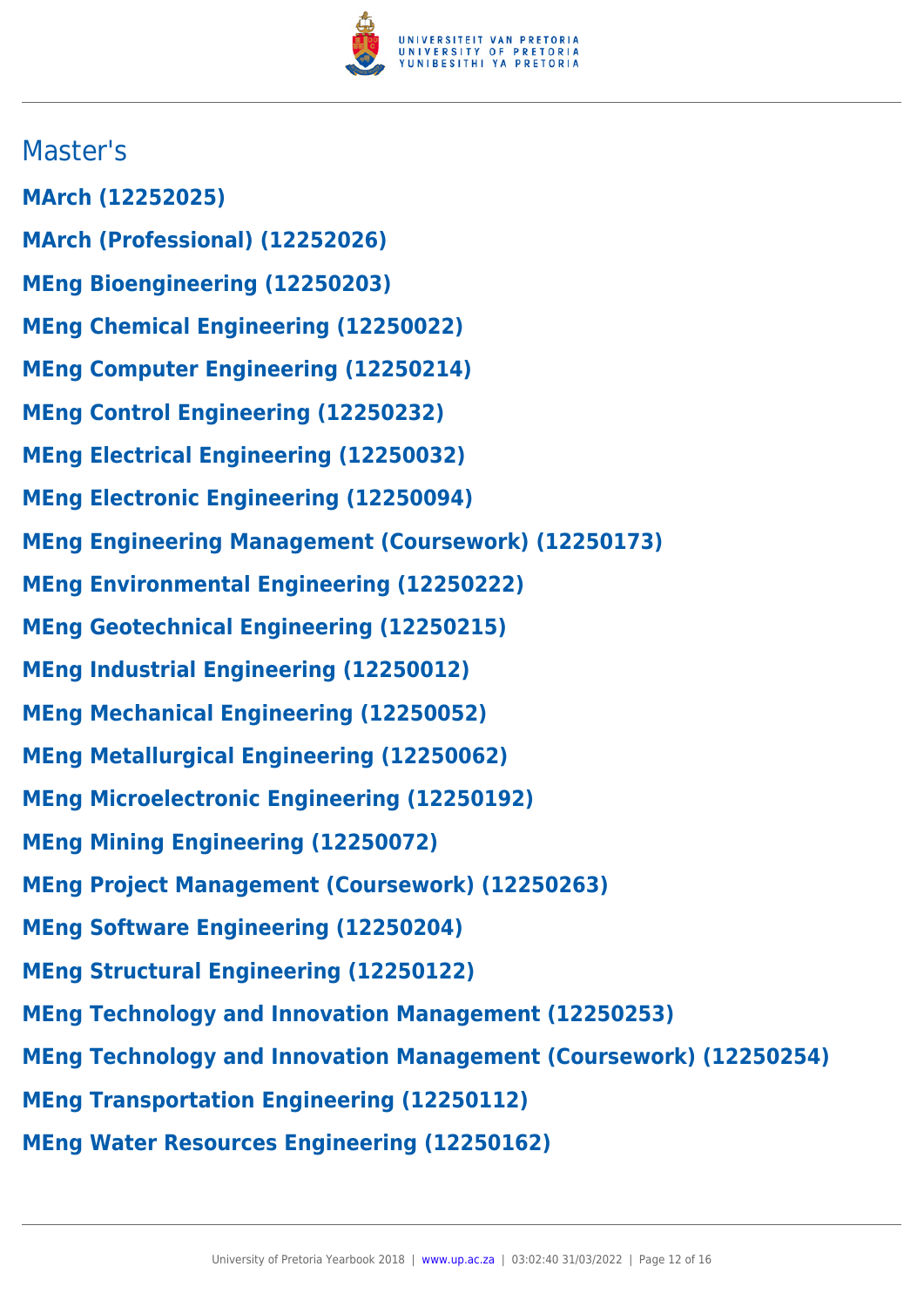

- **MEng Water Utilisation Engineering (12250102)**
- **MIntArch (12252027)**
- **MIntArch (Professional) (12252028)**
- **MIS Information Science (12254010)**
- **MIS Library Science (12254009)**
- **MIS Multimedia (12254011)**
- **MIS Publishing (12254012)**
- **MIT (12254014)**
- **MIT Big Data Science (12254017)**
- **MIT ICT Information Science (12254016)**
- **MIT ICT Management (12254015)**
- **MIT Information Systems (12254013)**
- **MLArch (12252029)**
- **MLArch (Professional) (12252030)**
- **MSc Applied Science Architecture (Coursework) (12252009)**
- **MSc Applied Science Chemical Technology (12253062)**
- **MSc Applied Science Control (12253061)**
- **MSc Applied Science Electrical, Electronic and Computer Engineering (12253073)**
- **MSc Applied Science Environmental Technology (12253067)**
- **MSc Applied Science Geotechnics (12253063)**
- **MSc Applied Science Industrial Systems (12253060)**
- **MSc Applied Science Mechanics (12253064)**
- **MSc Applied Science Metallurgy (12253065)**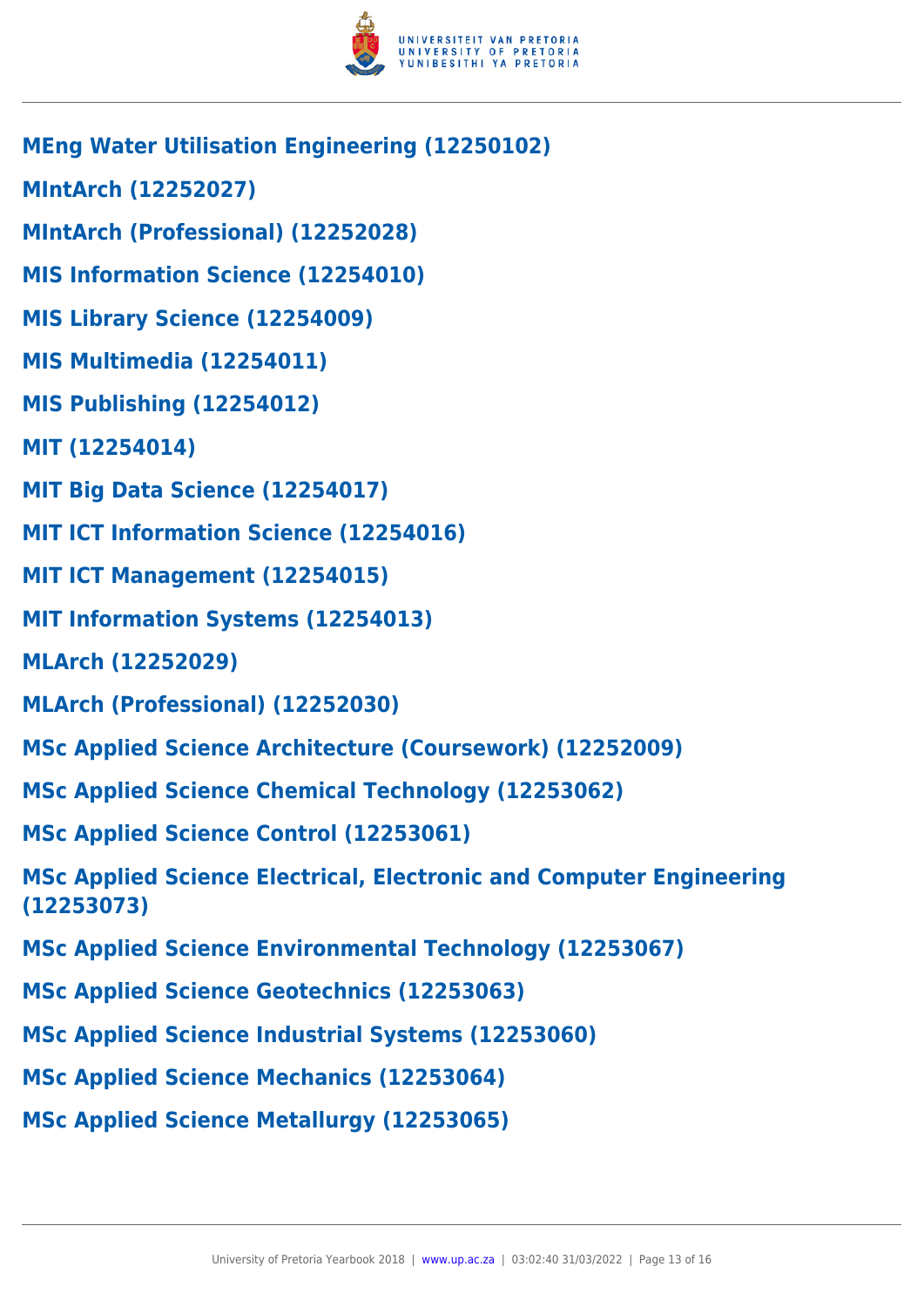

- **MSc Applied Science Mining (12253072)**
- **MSc Applied Science Structures (12253071)**
- **MSc Applied Science Transportation Planning (12253068)**
- **MSc Applied Science Water Resources (12253070)**
- **MSc Applied Science Water Utilisation (12253069)**
- **MSc Computer Science (12253074)**
- **MSc Construction Management (12252032)**
- **MSc Engineering Management (Coursework) (12251077)**
- **MSc Project Management (Coursework) (12251078)**
- **MSc Quantity Surveying (12252031)**
- **MSc Real Estate Retail property (Coursework) (12252037)**
- **MSc Real Estate (12252033)**
- **MSc Real Estate (Coursework) (12252034)**
- **MSc Technology and Innovation Management (12251000)**
- **MSc Technology and Innovation Management (Coursework) (12251079)**
- **MTRP (12252035)**
- **MTRP (Coursework) (12252036)**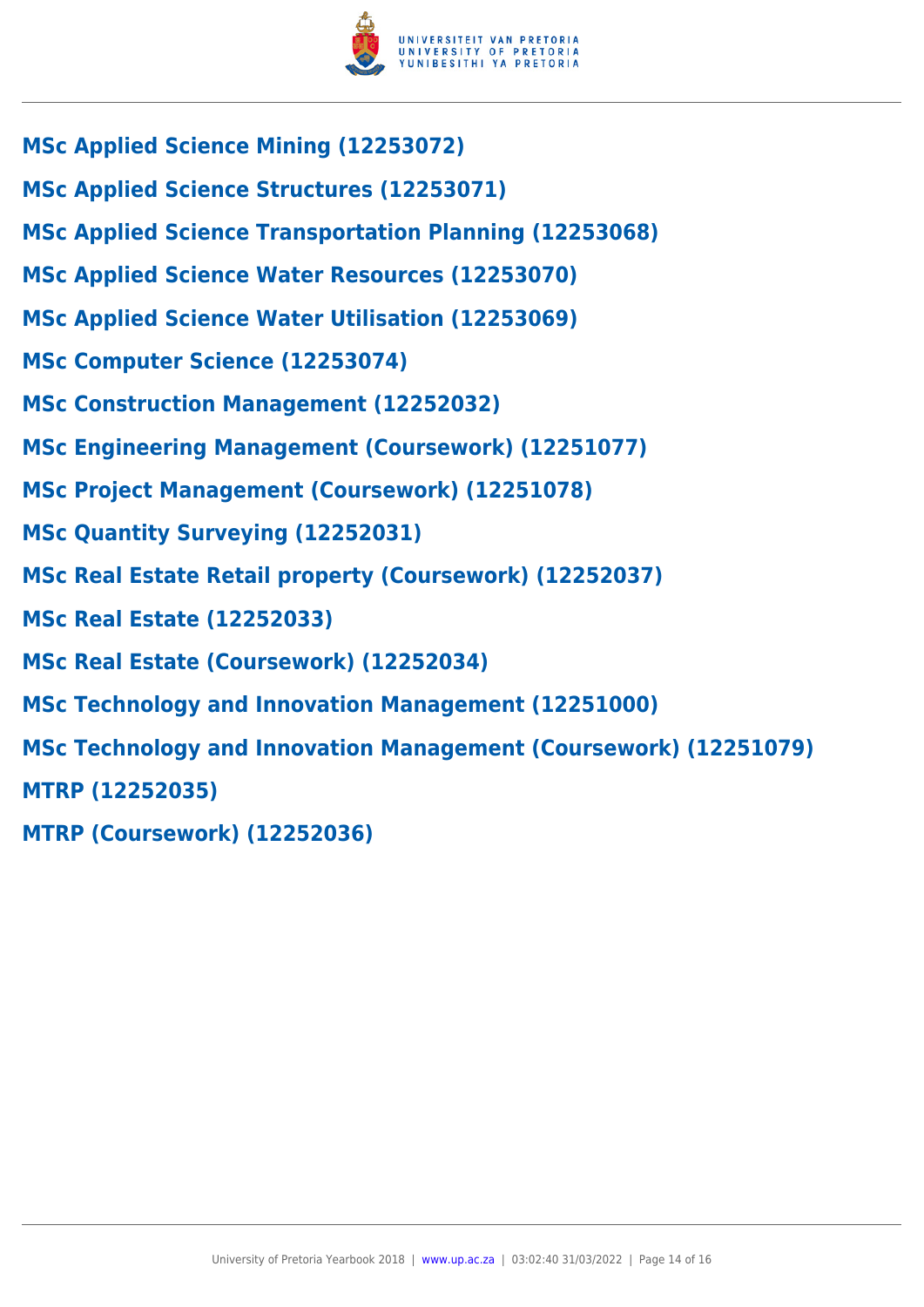

## **Doctorate**

- **PhD Architecture (12262004)**
- **PhD Biosystems (12263203)**
- **PhD Chemical Engineering (12263012)**
- **PhD Chemical Technology (12263142)**
- **PhD Civil (12263222)**
- **PhD Civil Engineering (12263072)**
- **PhD Computer Engineering (12263104)**
- **PhD Computer Science (12266001)**
- **PhD Construction Management (12262018)**
- **PhD Electric (12263152)**
- **PhD Electrical Engineering (12263022)**
- **PhD Electronic Engineering (12263082)**
- **PhD Electronics (12263162)**
- **PhD Engineering Management (12261072)**
- **PhD Engineering Management (12263214)**
- **PhD Industrial Engineering (12263002)**
- **PhD Industrial Systems (12263132)**
- **PhD Information Science (12264005)**
- **PhD Information Systems (12264011)**
- **PhD Information Technology (12264010)**
- **PhD Interior Architecture (12262009)**
- **PhD Landscape Architecture (12262005)**
- **PhD Library Science (12264006)**